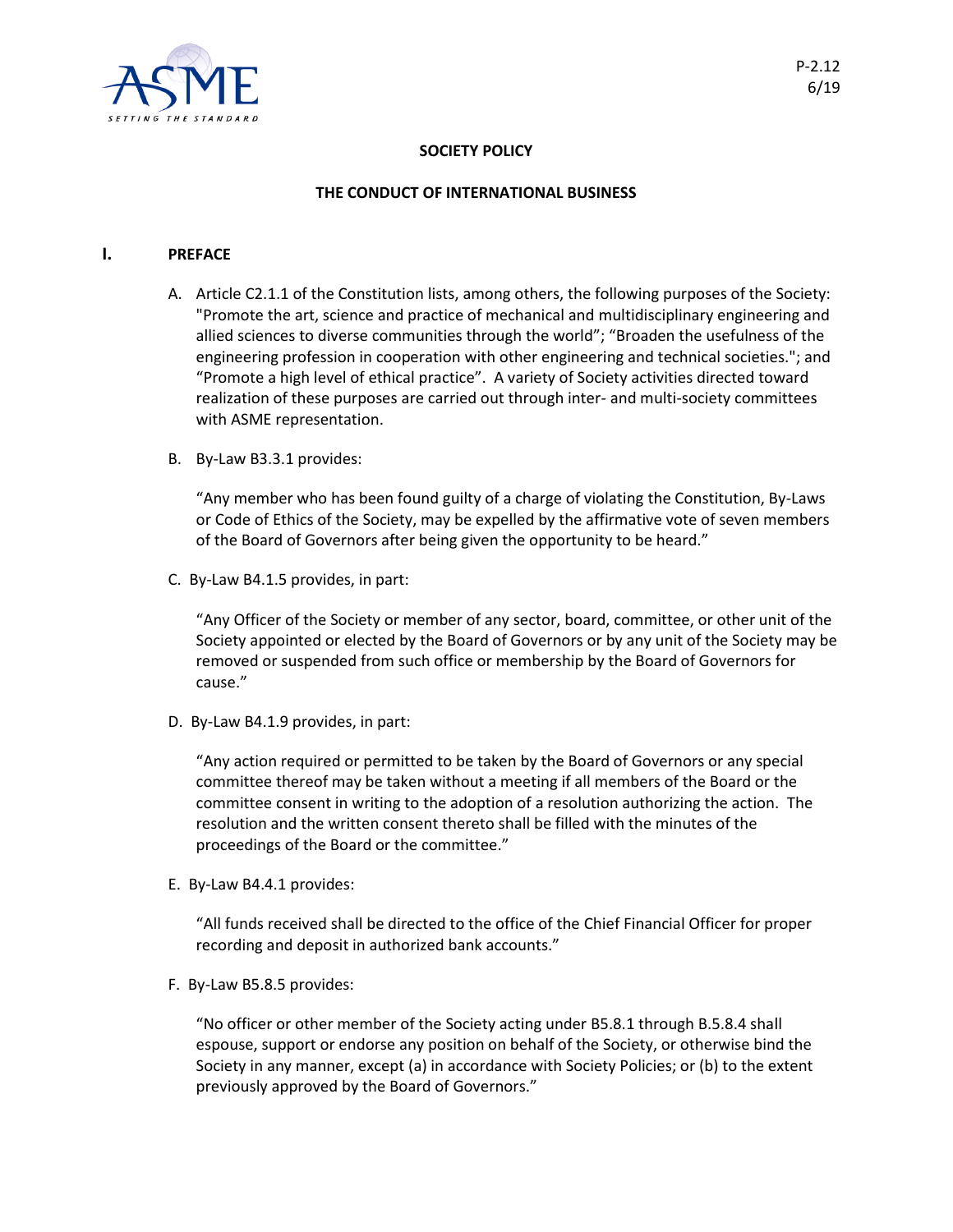## **II. PURPOSE**

- A. To address how the Society expects all its own personnel (officers, volunteers and employees), wherever located, and independent representatives (e.g., local agents or consultants) of ASME and any representatives acting on behalf of ASME will comply with all applicable laws and regulations and will maintain the highest ethical standards in conducting its international business.
- B. To abide by the Foreign Corrupt Practices Act of 1977 (FCPA), which prohibits corrupt payments to foreign officials for the purpose of obtaining or keeping business.
- C. For purposes of this policy, the term "*foreign government*" includes any non-U.S. government, international governmental organization, entity owned or controlled by any non-U.S. government or international governmental organization, non-U.S. political party or party official; the term "*foreign government official*" means any employee, representative or agent of any unit or instrumentality of any government at any level; and candidate or prospective candidate for public office; and the term "*thing of value*" means any item that has more than nominal value.

# **III. POLICY**

- A. Society personnel or representatives shall not promise, offer, authorize the giving of, or give cash or any other thing of value (whether directly or through intermediaries) to any foreign government official to obtain, retain or direct business or secure any other improper advantage. ASME's personnel and representatives need to take special care to avoid making any payment or offering any other valuable item that is, or may be perceived to be, improper or illegal under applicable law.
- B. Society personnel and representatives shall not pay any cash to a third party unless such payment is clearly, completely and accurately documented as a cash disbursement with an appropriate explanation. Society personnel and representatives shall not write any check to "cash" or "bearer," and Society personnel and representatives shall not pay anyone who does not have a written contract with ASME or who does not have some other documented business relationship with ASME. Society personnel and representatives shall not make any payment outside the country of the principal place of business of the recipient without the prior written approval of ASME's Chief Financial Officer.
- C. Society personnel shall not retain any representative (including any agent or consultant) unless such representative has first been provided with a copy of this Society Policy and has acknowledged in writing that he or she understands and will comply with this policy at all times.
- D. Society personnel and representatives shall not make any political contribution or loan to any foreign government or foreign government official. If any Society personnel or representative desires to make a personal political contribution or loan to any foreign government or foreign government official, the purpose, amount, timing, and method of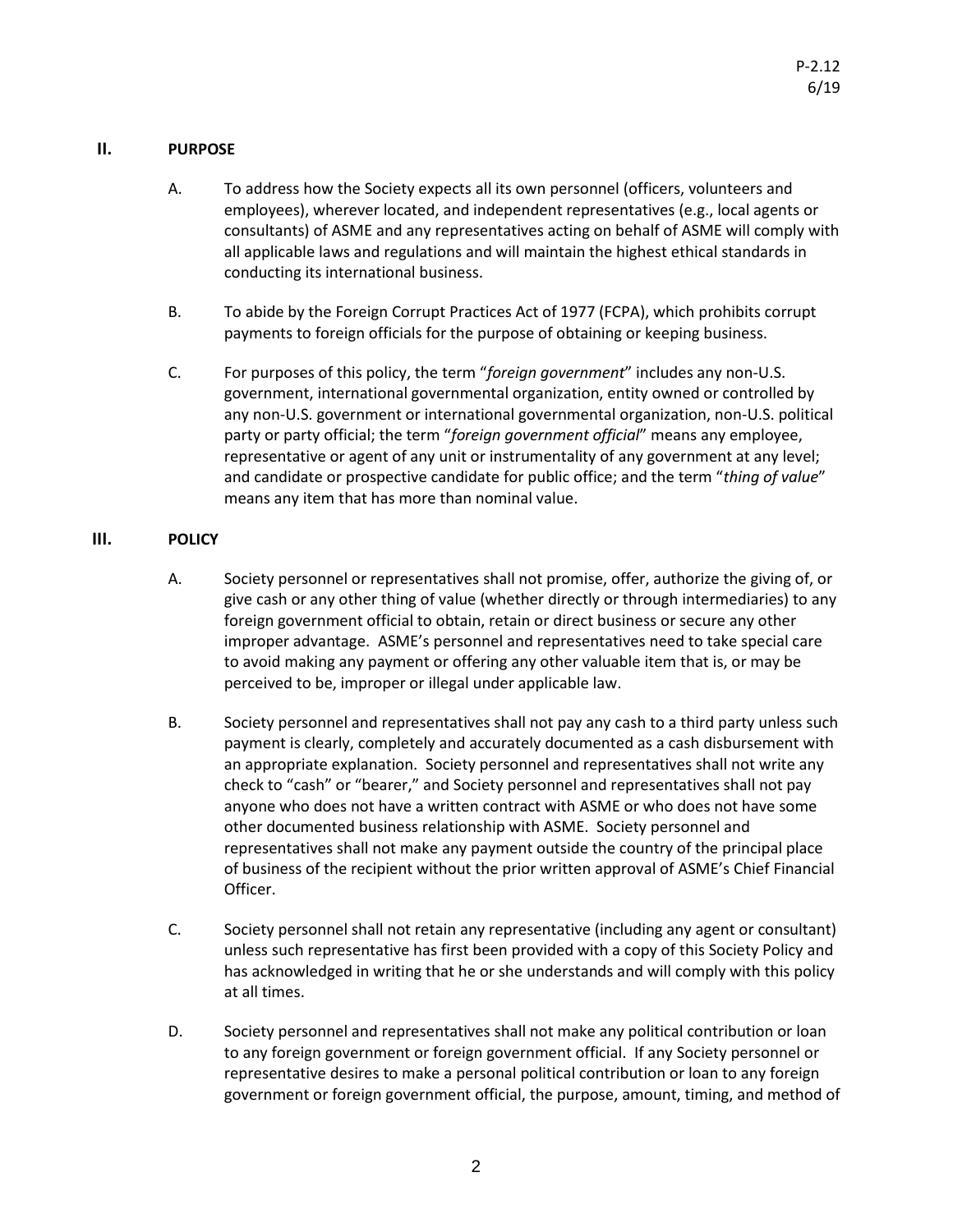such contribution or loan shall be approved in advance by ASME's Chief Financial Officer.

E. Society personnel and representatives shall have the proper authorizations for each business transaction or payment by ASME. Society personnel and representatives shall not create, have or keep any secret, private, or unreported fund or account for ASME. Society personnel and representatives shall not create, have or keep any third-party account for ASME except in the name of ASME.

## **IV. PROCEDURE**

- A. Issues related to this policy concerning employees of ASME are covered in ASME's Employee Handbook.
- B. Society personnel and representatives shall document any offer to reimburse the expenses of any foreign government official. In any such case, the amount and purpose of the reimbursement must be reasonable and must relate directly to the promotion, demonstration, or explanation of products or services of ASME with a government, government agency, or government-owned or government-controlled enterprise. Where appropriate, Society personnel or representatives shall consult with ASME's General Counsel to determine the propriety of any such proposed reimbursement before making any offer.
- C. In specific cases, Society personnel or representatives may make certain facilitating payments to government officials if approved in advance by ASME's Chief Financial Officer. "Facilitating payments" are small payments to a government official needed to expedite or obtain routine and non-discretionary governmental action, such as to obtain official documents or certificates, customs clearances, or postal, telecommunications or utility services. For avoidance of doubt, a "facilitating payment" does not include any payment, regardless of amount, made to secure or retain business for ASME.
- D. Society personnel and representatives shall record each transaction or payment in ASME's books and records in a clear, complete and accurate manner as to its amount, date, purpose, accounting period and classification, including any other information required to convey a clear, complete and accurate explanation for auditing purposes. Society personnel and representatives shall not make any false or misleading statements or entries in ASME's books and records.
- E. Society personnel and representatives shall respond promptly, clearly, completely and accurately to any inquiry from ASME's internal or independent auditors or General Counsel and shall not withhold or conceal any information that may be material for a clear, complete, and accurate response to such an inquiry.
- F. If any Society personnel or representative is approached by any foreign government or foreign government official, customer or supplier representative or any other person and is asked, directly or indirectly, to make a questionable payment or gift, such approach shall be promptly and fully reported to ASME's Chief Financial Officer. In no